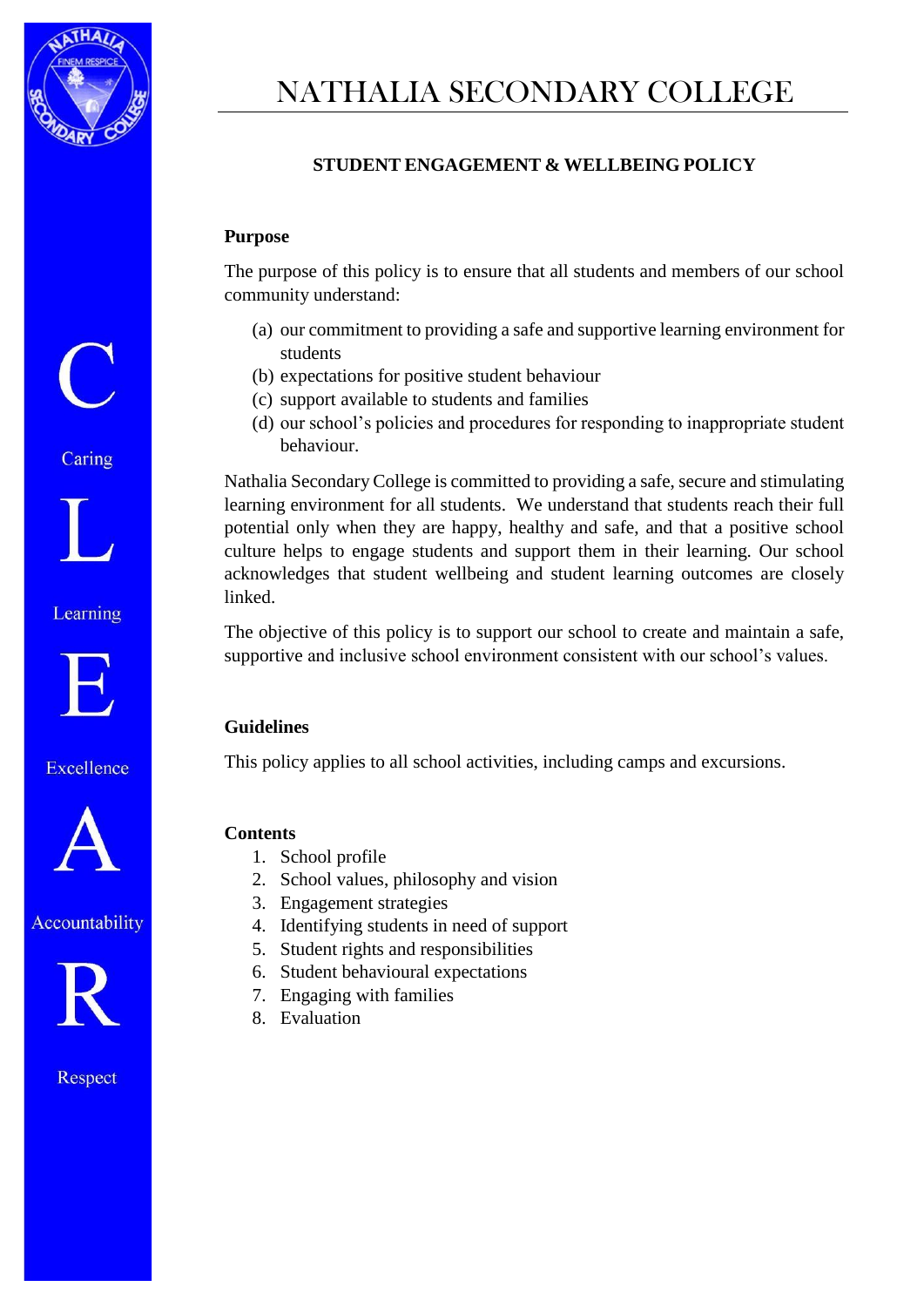

Caring

Learning

Excellence

Accountability

Respect

## **Implementation**

**1. School profile** 

### **Social – community and demographics**

Nathalia Secondary College was established in 1919. We have an excellent reputation as a public school in our community. We have a great tradition of excellence and being able to put the student at the centre of everything we do. We aim to get each student either work ready or onto further study.

Current SFO of 0.6031.

Nathalia is a 'can do' community. We support one another while being caring and concerned for each other. Student voice is an integral part of college planning. Enrolments have increased from 106 students in 2011 to 130 students in 2020. Staffing consists of a Principal, Assistant Principal, Leading Teacher and two Learning Specialists. There are a total of 17 teachers and 12 educational support staff.

We have a house system and we offer a variety of co-curricular enhancement and enrichment activities for our students. We are a homogenous group with very little cultural diversity.

With our small numbers we are really able to look after the individual in a holistic way. Having said this, curriculum is set with Year 7/8, 9/10 and Senior School.

The School Council is very active and we always have rigorous discussions about the direction of our College and how we maintain our good reputation whilst challenging, preparing and engaging our students (their children).

We seek the support of our community through the Nathalia Learning Community, also with links to local businesses. We use this to value add to our Careers program.

Our partnership with St. Mary of the Angels Catholic College is very positive and beneficial; our sharing of VCE classes and the Trade Training Centre project enhance our partnership and relationship.

Together with Nathalia Primary School, St Mary of the Angels and St Francis Primary Catholic School we form the Nathalia Learning Community. Ensuring the delivery of a consistent approach to education.

#### **Educational**

- Innovative, vibrant and progressive educational provision for Year  $7 12$ .
- VCE,VET & VCAL courses.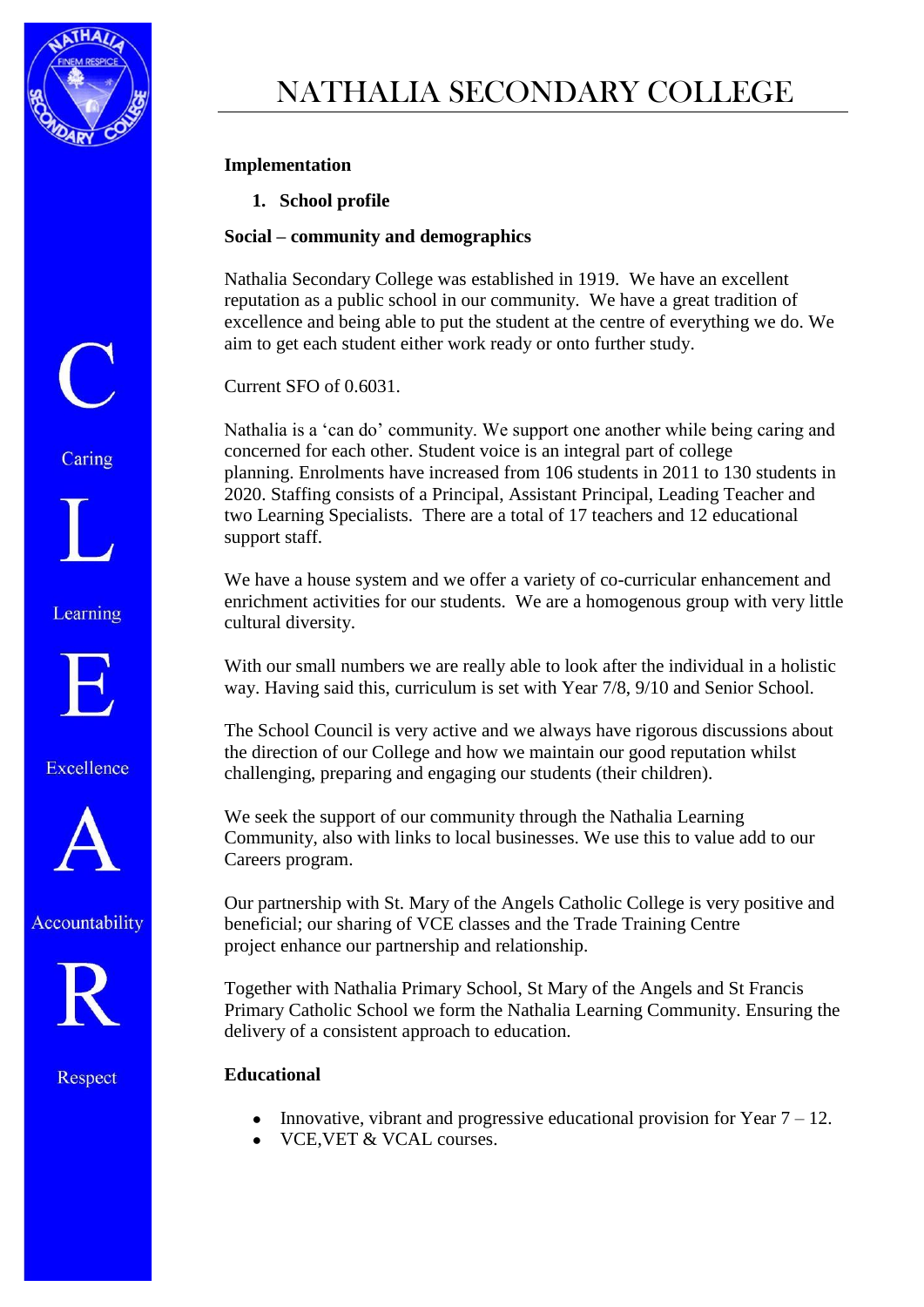



Caring



Learning



Excellence



Accountability



Respect

# NATHALIA SECONDARY COLLEGE

- Provider for VET Building  $&$  Construction Cert II and the facilities to provide Salon Assistant Cert II.
- We offer enough within our curriculum which builds capacity in our students to meet the challenges of a world outside of our College. Many of our activities are driven by student passion and interests, which does make for engaging programs.
- Staff and parents are very supportive of initiatives that are offered.
- Excellent further education pathways established and successful tertiary placements, apprenticeship and TAFE options.
- 100% of students gain their VCE or VCAL course completion.
- High Reliability Literacy Teaching Practices are used to support text activities across all levels.
- Nathalia Secondary College is implementing 'School Wide Positive Behaviour' framework.

# **Technological**

- We aim for a 1:1 allocation of computers through specified or school provided devices
- Every learning space has Wi-Fi capability for staff and students.
- All teaching staff have laptops.
- Staff and Students use the student management system, SIMON.

# **Environmental**

• Grounds are well maintained, including grassed areas and natural flora surrounds.

## **2. School values, philosophy and vision**

Nathalia Secondary College aims to prepare students for an ever changing world. Developing teenagers into young adults, giving them the knowledge and skills to be work ready or continue with further studies when they leave our college. Creating, in partnership, with parents and community; students who are well balanced, respectful, motivated, aspiring and contributing citizens.

At Nathalia Secondary College we reflect and affirm the values of our community which: Promote the value and dignity of the individual, to nurture and progress positive relationships with all those we interact with, based on trust, honesty and building integrity. We strive to develop individuals who will have the talents to problem solve in team situations, making a difference for our planet and its people.

All members of the college community live the school values C.L.E.A.R.

- Caring
- Learning
- Excellence
- Accountability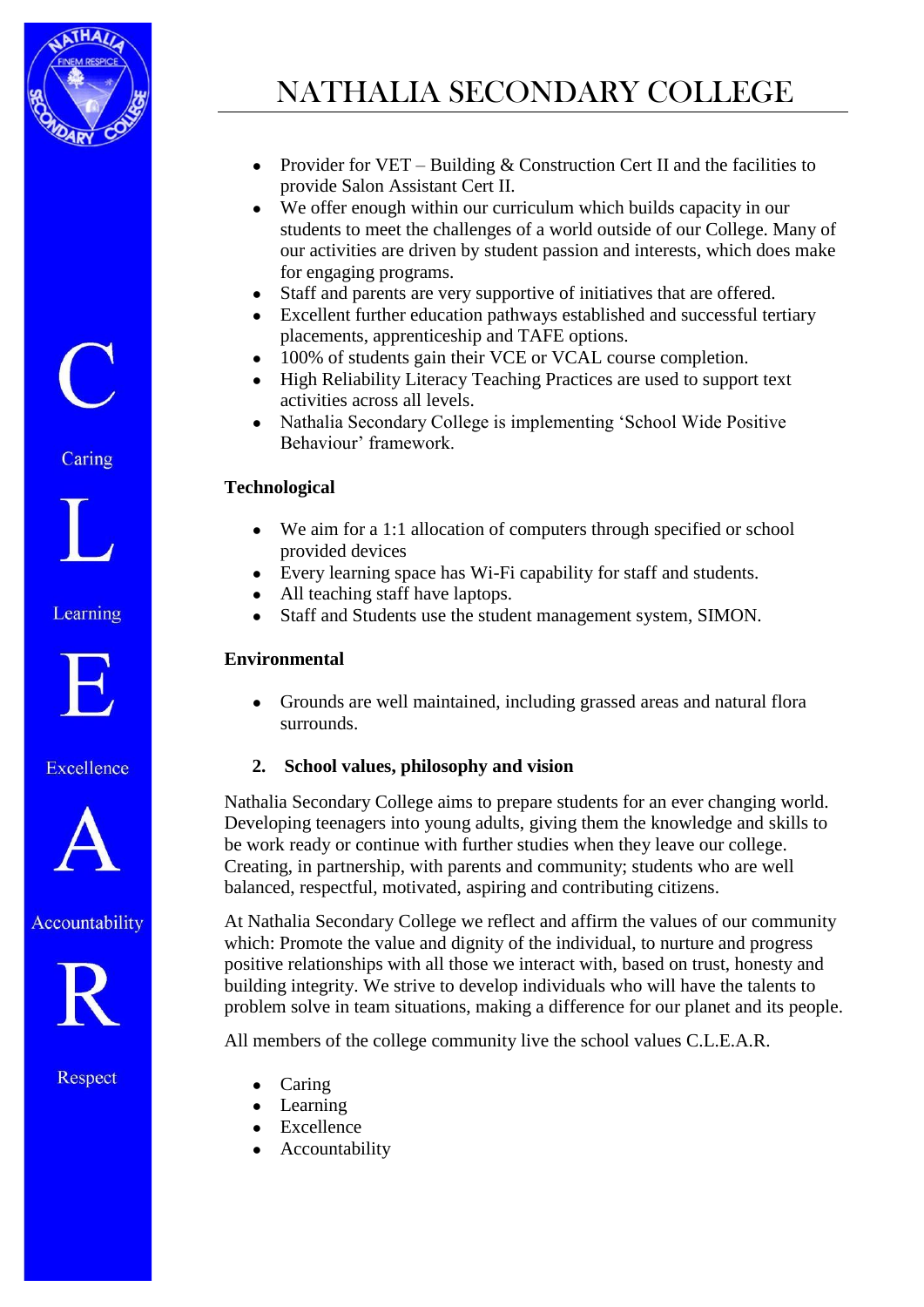

• Respect

Our Statement of Values is available online at: [https://www.nathaliasc.vic.edu.au/learningnsc/clear/.](https://www.nathaliasc.vic.edu.au/learningnsc/clear/)

### **3. Engagement strategies**

Nathalia Secondary College has developed a range of strategies to promote engagement, positive behaviour and respectful relationships for all students in our school. We acknowledge that some students may need extra social, emotional or educational support at school, and that the needs of students will change over time as they grow and learn.

A summary of the universal (whole of school), targeted (year group specific) and individual engagement strategies used by our school is included below:

#### Universal**:**

- high and consistent expectations of all staff, students and parents and carers
- prioritise positive relationships between staff and students, recognising the fundamental role this plays in building and sustaining student wellbeing
- creating a culture that is inclusive, engaging and supportive
- welcoming all parents/carers and being responsive to them as partners in learning
- analysing and being responsive to a range of school data such as attendance, Attitudes to School Survey, parent survey data, student management data and school level assessment data
- deliver a broad curriculum including VET programs, VCE and VCAL to ensure that students are able to choose subjects and programs that are tailored to their interests, strengths and aspirations
- teachers at Nathalia Secondary Colle use an consistent instructional framework to ensure an explicit, common and shared model of instruction to ensure that evidenced-based, high yield teaching practices are incorporated into all lessons
- teachers at Nathalia Secondary College school adopt a broad range of teaching and assessment approaches to effectively respond to the diverse learning styles, strengths and needs of our students and follow the standards set by the Victorian Institute of Teaching.
- our school's Statement of Values of CLEAR are incorporated into our curriculum and promoted to students, staff and parents so that they are shared and celebrated as the foundation of our school community.
- carefully planned transition programs to support students moving into different stages of their schooling.

Caring

 $\bigodot$ 

Learning



Excellence



Accountability

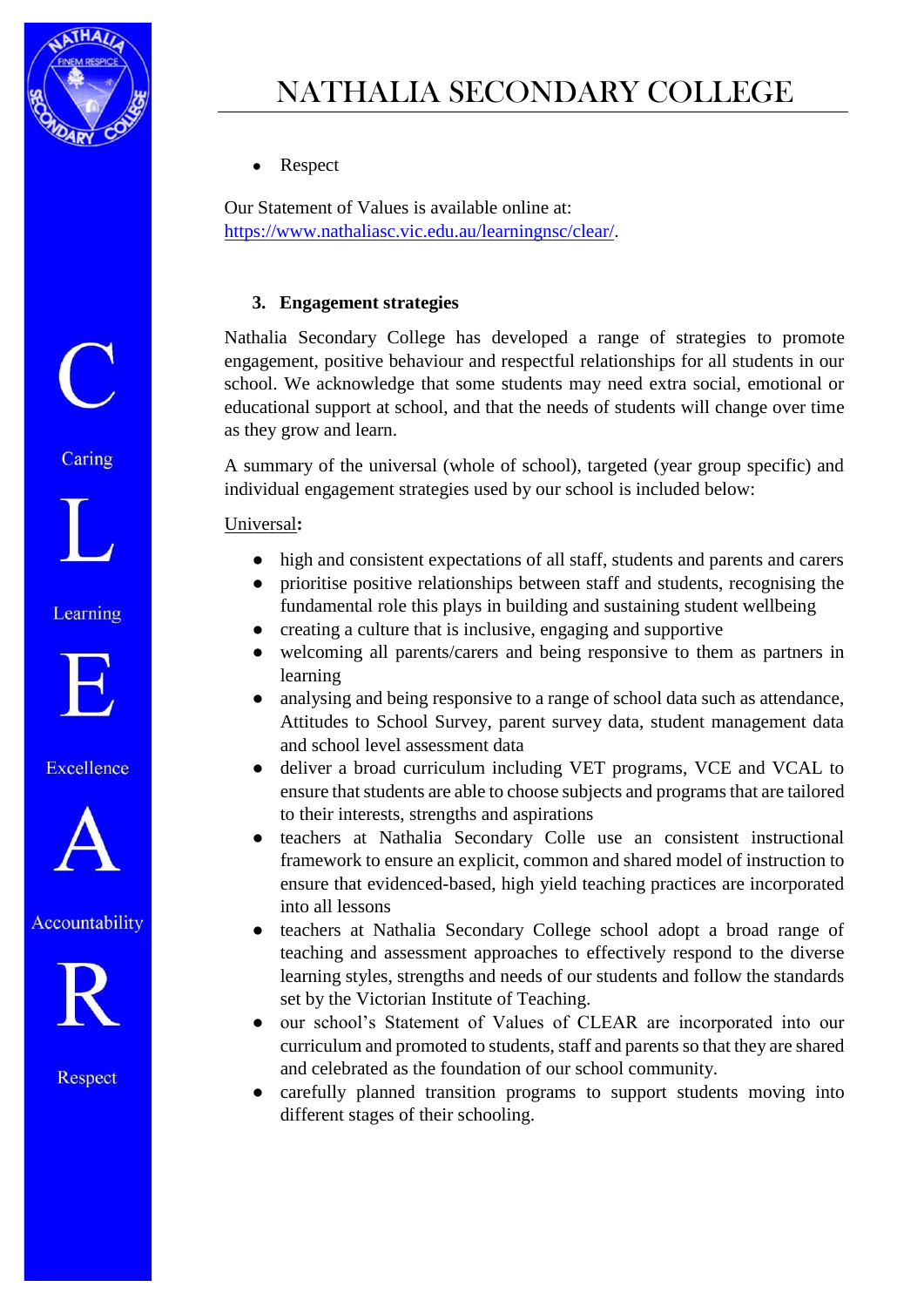



Caring



Learning



Excellence



Accountability



Respect

- positive behaviour and student achievement is acknowledged in the classroom, and formally in school assemblies, SPA data and communication to parents.
- monitor student attendance and implement attendance improvement strategies at a whole-school, cohort and individual level.
- students have the opportunity to contribute to and provide feedback on decisions about school operations through the Student Representative Council and Student Voice. Students are also encouraged to speak with their teachers, Year Level Coordinator, Assistant Principal and Principal whenever they have any questions or concerns.
- Students complete PIVOT surveys that provide feedback to their classroom teachers about their Teaching and Learning practice.
- create opportunities for cross—age connections in our Homeroom system amongst students and through school productions, athletics and peer support programs
- All students are welcome to self-refer to the Student Wellbeing Coordinator, School Nurse, Homeroom Teacher, Head of House, Assistant Principal and Principal if they would like to discuss a particular issue or feel as though they may need support of any kind. We are proud to have an 'open door' policy where students and staff are partners in learning
- All students are welcome to visit the Wellbeing Hub is they require a safe space
- we engage in school wide positive behaviour support with our staff and students, which includes programs such as:
	- o Respectful Relationships
	- o Bully Stoppers
	- o Safe Schools
- opportunities for student inclusion (i.e. sports teams, clubs, recess and lunchtime activities)

## Targeted

- each homeroom has a homeroom teacher as well as a Head of House teacher who monitor how the students are travelling and make referrals to the wellbeing team at the college.
- all students from Year 10 and above will be assisted to develop a Career Action Plan, with targeted goals and support to plan for their future
- connect all Koorie students with a Koorie Engagement Support Officer
- all students in Out of Home Care will be appointed a Learning Mentor, have an Individual Learning Plan and will be referred to Student Support Services for an Educational Needs Assessment
- Nathalia Secondary College assists students to plan their Year 10 work experience, supported by their Career Action Plan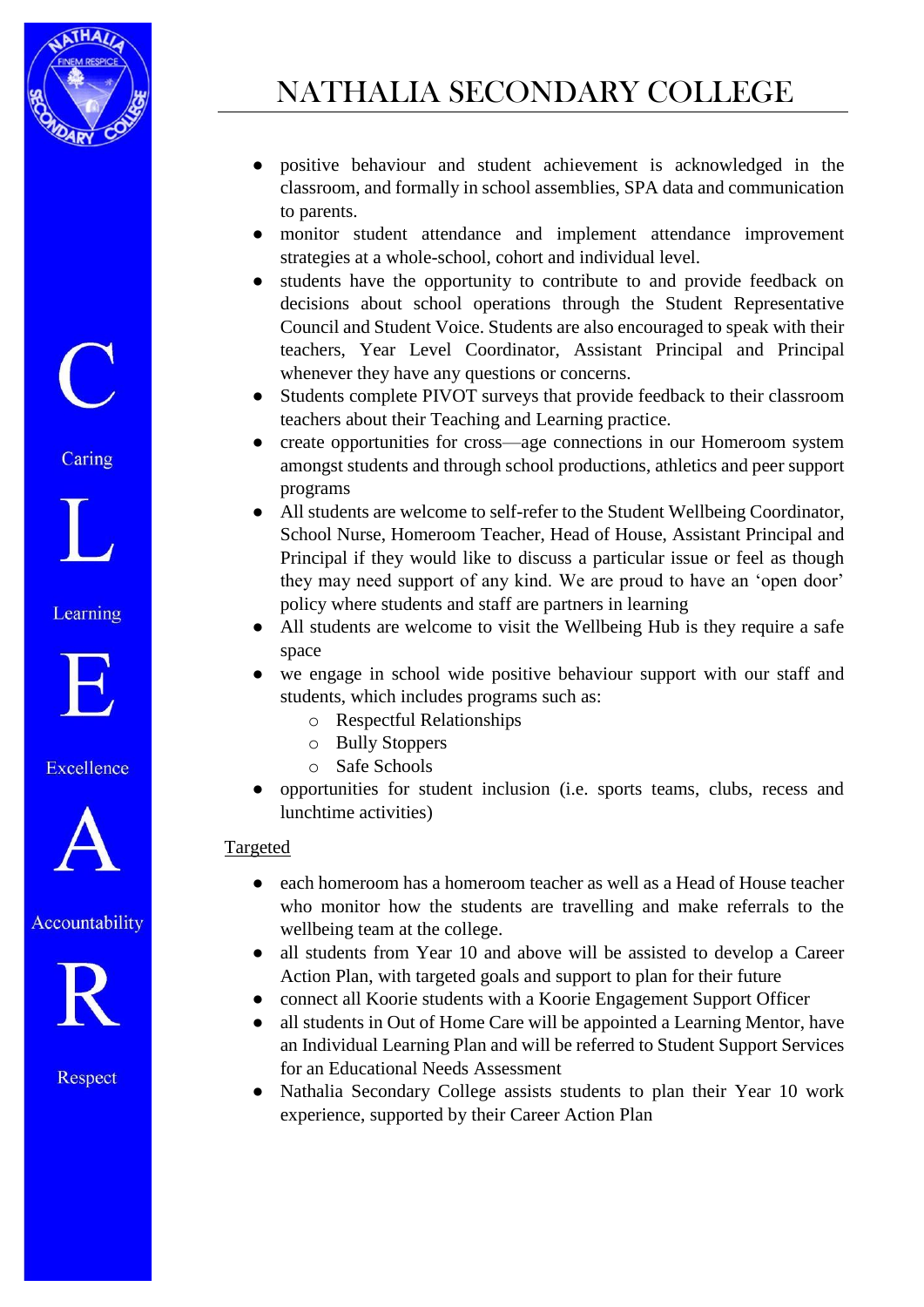

 $\overline{C}$ 

Caring

Learning

Excellence

Accountability

Respect

- wellbeing and health staff will undertake health promotion and social skills development in response to needs identified by student wellbeing data, classroom teachers or other school staff each year
- staff will apply a trauma-informed approach to working with students who have experienced trauma

### Individual

Nathalia Secondary College utilises the following supports of students that have been identified to need individual support:

- Individual Learning Plan and Behaviour Support Plan
- Program for Students with Disabilities
- referral to Student Welfare Coordinator and Student Support Services
- referral to ChildFirst, Headspace
- Navigator
- Lookout

Nathalia Secondary College implements a range of strategies that support and promote individual engagement. These can include:

- building constructive relationships with students at risk or students who are vulnerable due to complex individual circumstances
- meeting with student and their parent/carer to talk about how best to help the student engage with school
- developing an Individual Learning Plan and/or a Behaviour Support Plan
- considering if any environmental changes need to be made, for example changing the classroom set up
- referring the student to:
	- o school-based wellbeing supports
	- o Student Support Services
	- o Appropriate external supports such as council based youth and family services, other allied health professionals, headspace, child and adolescent mental health services or ChildFirst
	- o Re-engagement programs such as Navigator

Where necessary the school will support the student's family to engage by:

- being responsive and sensitive to changes in the student's circumstances and health and wellbeing
- collaborating, where appropriate and with the support of the student and their family, with any external allied health professionals, services or agencies that are supporting the student
- monitoring individual student attendance and developing an Attendance Improvement Plans in collaboration with the student and their family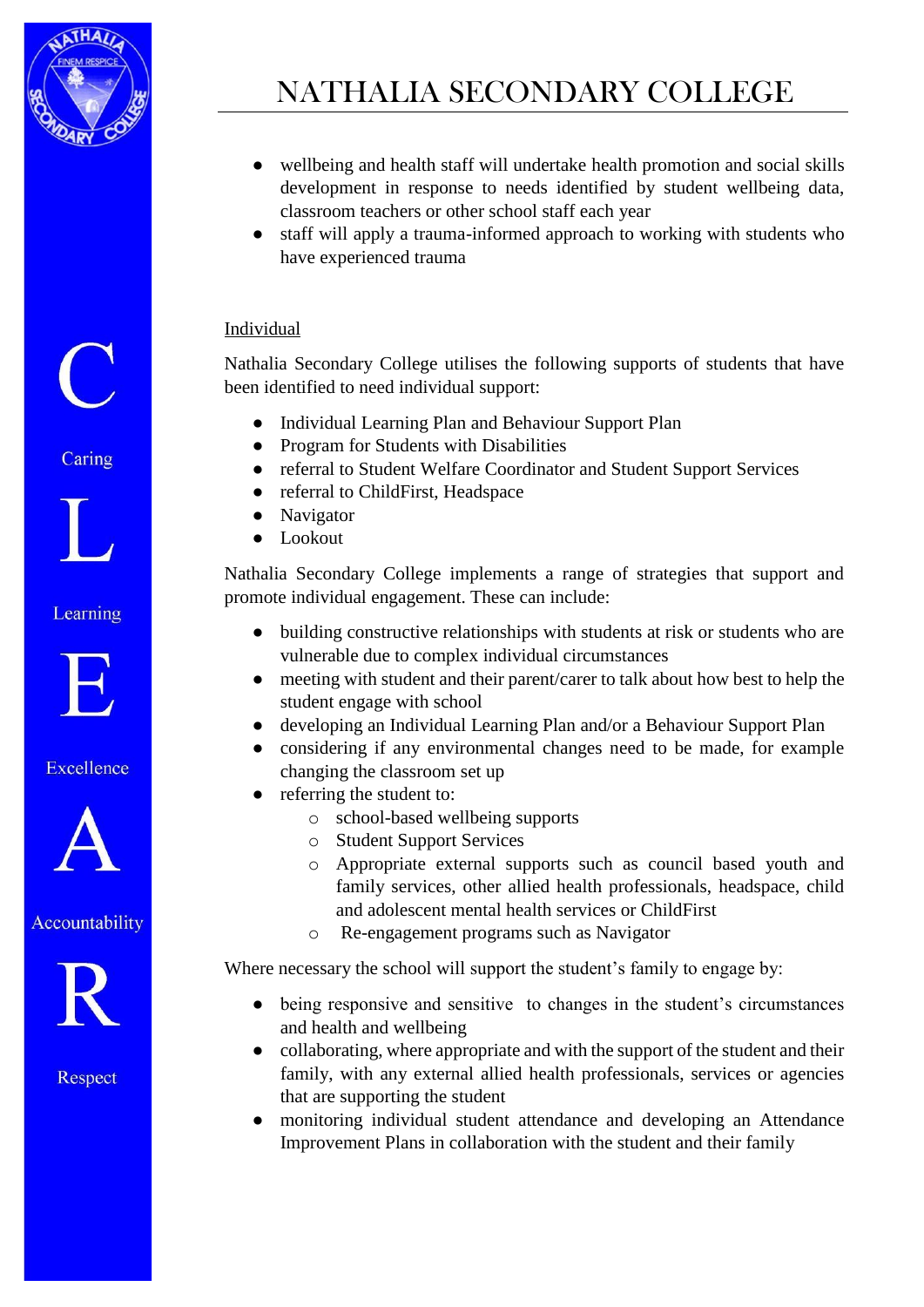

# NATHALIA SECONDARY COLLEGE

- running regular Student Support Group meetings for all students:
	- o with a disability
	- o in Out of Home Care
	- o and with other complex needs that require ongoing support and monitoring.

### **4. Identifying students in need of support**

Nathalia Secondary College is committed to providing the necessary support to ensure our students are supported intellectually, emotionally and socially. The Student Wellbeing team plays a significant role in developing and implementing strategies help identify students in need of support and enhance student wellbeing. Example School will utilise the following information and tools to identify students in need of extra emotional, social or educational support:

- personal, health and learning information gathered upon enrolment and while the student is enrolled
- attendance records
- academic performance
- observations by school staff such as changes in engagement, behaviour, selfcare, social connectedness and motivation
- attendance, detention and suspension data
- engagement with families
- self-referrals or referrals from peers
- staff referrals

#### **5. Student rights and responsibilities**

All members of our school community have a right to experience a safe and supportive school environment. We expect that all students, staff, parents and carers treat each other with respect and dignity. Our school's Statement of Values highlights the rights and responsibilities of members of our community.

Students have the right to:

- participate fully in their education
- feel safe, secure and happy at school
- learn in an environment free from bullying, harassment, violence, discrimination or intimidation
- express their ideas, feelings and concerns.

Students have the responsibility to:

- participate fully in their educational program
- display positive behaviours that demonstrate respect for themselves, their peers, their teachers and members of the school community
- respect the right of others to learn.

Caring



Learning



Excellence



Accountability

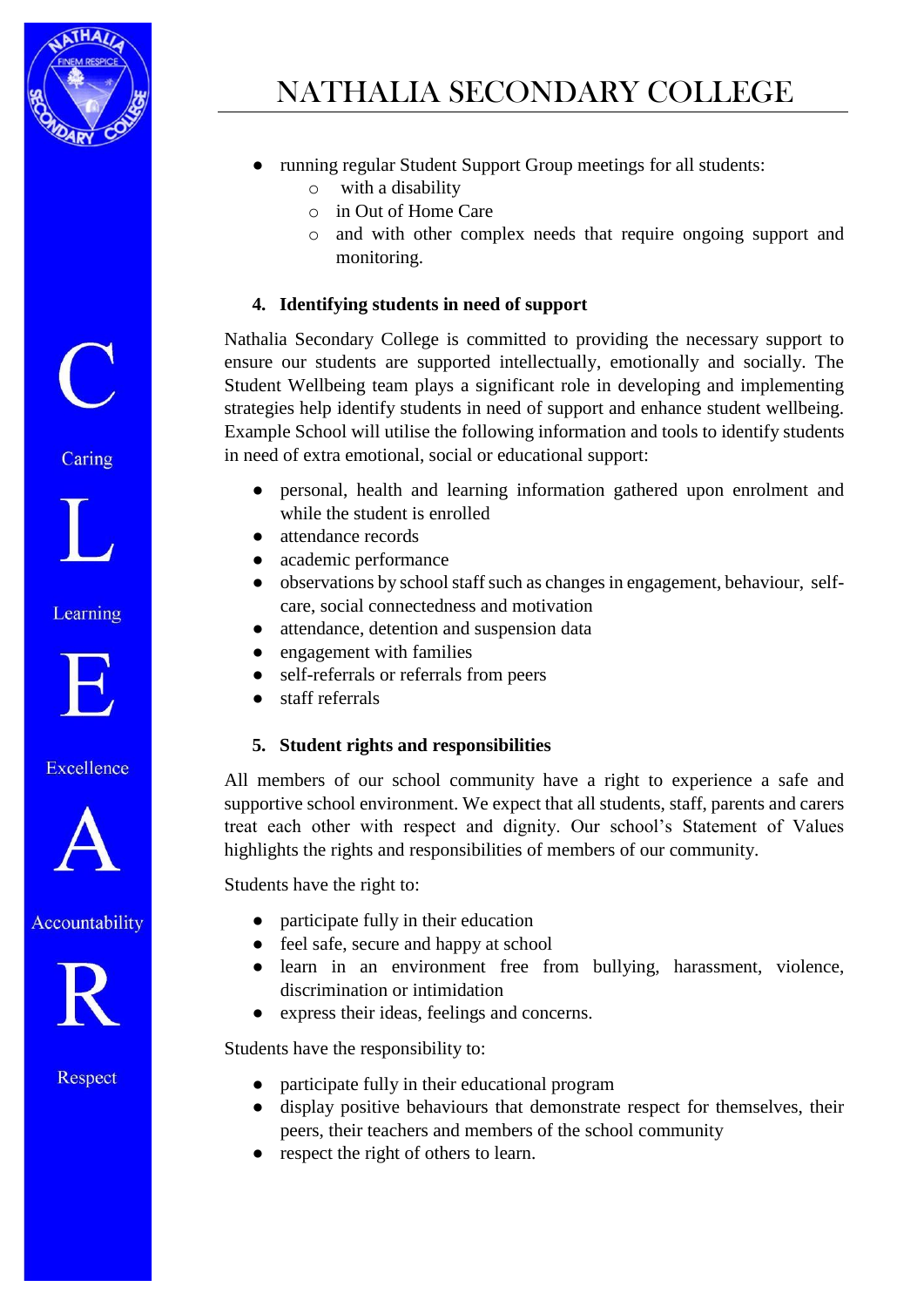

 $\bigcup$ 

Caring

Learning

Excellence

Accountability

Respect

NATHALIA SECONDARY COLLEGE

Students who may have a complaint or concern about something that has happened at school are encouraged to speak to their parents or carers and approach a trusted teacher or a member of the school leadership team.

### **6. Student behavioural expectations**

Behavioural expectations of students, staff and families are grounded in our school's Statement of Values. Student bullying behaviour will be responded to consistently with Nathalia Secondary College's Bullying policy.

When a student acts in breach of the behaviour standards of our school community, Nathalia Secondary College will institute a staged response, consistent with the Department's Student Engagement and Inclusion Guidelines. Where appropriate, parents will be informed about the inappropriate behaviour and the disciplinary action taken by teachers and other school staff.

Disciplinary measures may be used as part of a staged response to inappropriate behaviour in combination with other engagement and support strategies to ensure that factors that may have contributed to the student's behaviour are identified and addressed. Disciplinary measures at our school will be applied fairly and consistently. Students will always be provided with an opportunity to be heard.

Disciplinary measures that may be applied include:

- warning a student that their behaviour is inappropriate
- teacher controlled consequences such as moving a student in a classroom or other reasonable and proportionate responses to misbehaviour
- withdrawal of privileges
- referral to the Head of House
- restorative practices
- behaviour reviews
- suspension
- expulsion

\*refer to Nathalia Secondary College's behaviour matrix

Suspension and expulsion are measures of last resort and may only be used in particular situations consistent with Department policy, available at: http://www.education.vic.gov.au/school/principals/spag/participation/pages/engag ement.aspx

Corporal punishment is prohibited in our school and will not be used in any circumstance.